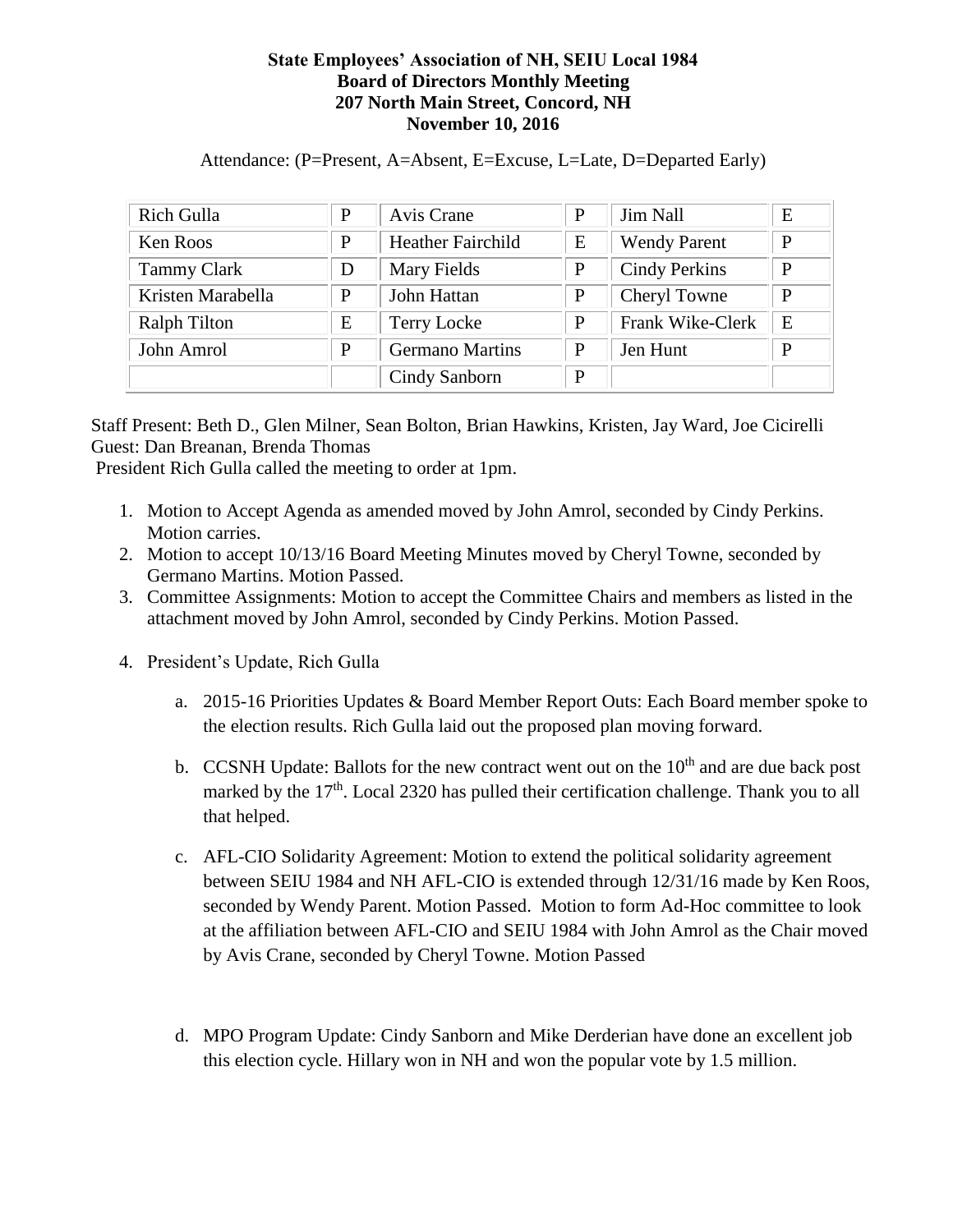- e. DOT Chapter Request: Dan Breanan from DOT spoke to the Board regarding his idea to make a state wide chapter as most of their chapters have collapsed. Motion for DOT forma a statewide chapter that includes all employees other than the current chapter 3, workers who are housed in the Morton Building made by Cindy Sanborn, seconded by John Hattan. Motion Passed
- f. December Annual Board Meeting: This will begin at 12pm on 12/15. The Auditor will be here and Glen M. will do the ethics training.
- g. BOD Policy Review: Ad-Hoc Committee to review BOD Policy. Mary Fields will chair this committee with the help of Wendy Parent, John Hattan and Heather Fairchild.
- h. Motion to go into executive session at 2:40pm made by Mary Fields, seconded by Cheryl Towne. Motion Passed.
- i. Motion to come out of executive session at 2:50pm made by John Amrol, seconded by Cheryl Towne. Motion Passed.
- j. March Council Meeting: Motion to move the March council meeting to Saturday March 11<sup>th</sup> @ 10am, location to be determined made by John Amrol, seconded by Cheryl Towne. Motion Passed.
- 5. Motion to accept Consent Agenda made by John Hattan, seconded by John Amrol. Motion Passed.
- 6. Committee Reports:
	- a. Political Education, John Hattan, Jay Ward and Brian Hawkins: We won the Senate seat with Maggie Hassan. We have built a large member activist that will be ready to go when Chris S. takes office. 25 members that we endorsed ran for office and 13 won.

Hundreds of SEIU members came up from MASS, CT and RI to help out with this election cycle. We endorsed and won 113 seats

b. Finance Committee, Avis Crane: There are a couple of small chapters that do not earn enough money to cover convention cost. We will discuss this at our next Finance Committee Meeting.